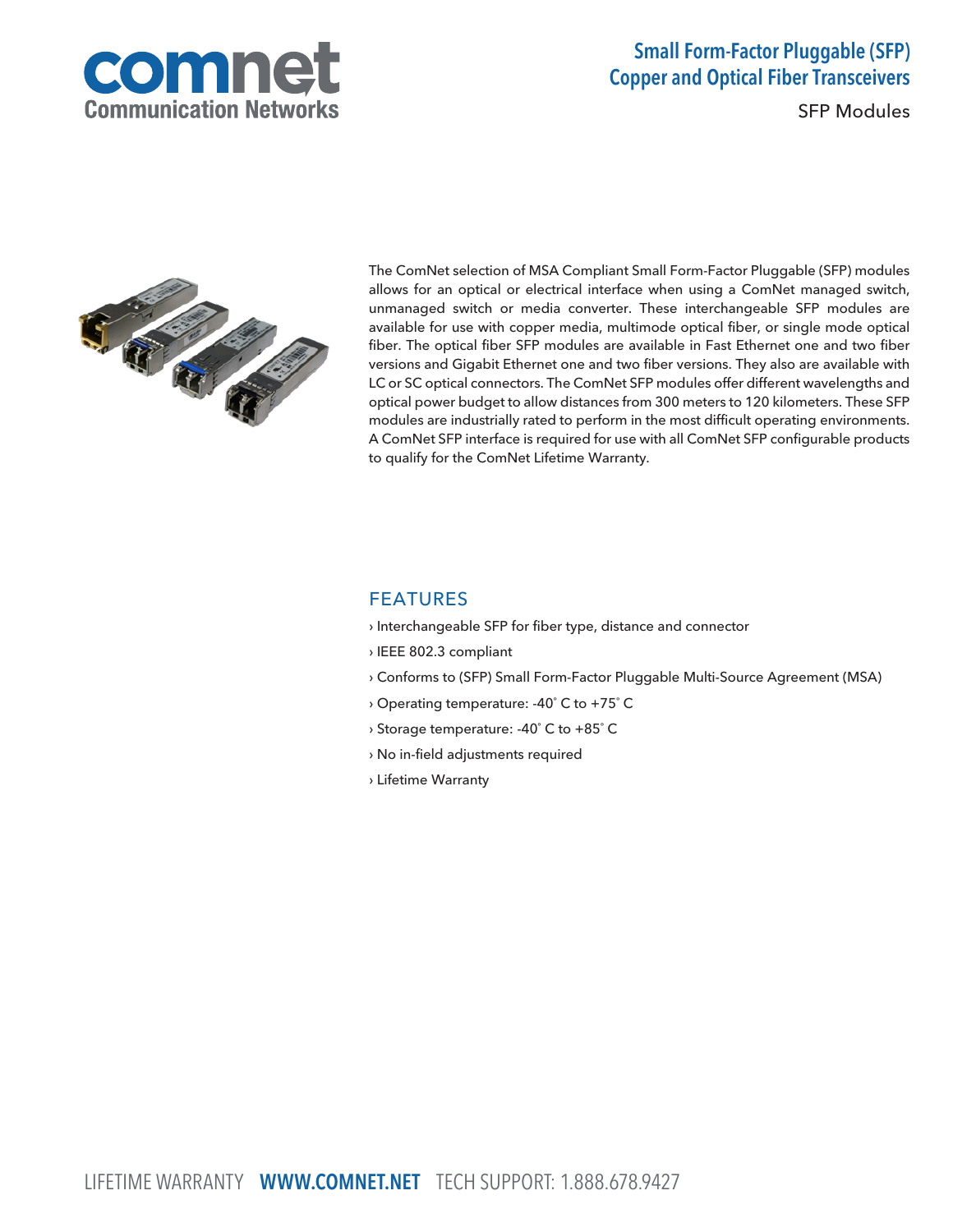## SFP Modules **Small Form-Factor Pluggable (SFP) Copper and Optical Fiber Transceivers**

## SPECIFICATIONS AND ORDERING INFORMATION

|                       |                     | <b>Transmission</b> | <b>TX A</b> | RX A                    |                            | <b>TX Power</b> | <b>RX Sensitivity</b> | Opt. Loss           | <b>Number</b>  |                  |
|-----------------------|---------------------|---------------------|-------------|-------------------------|----------------------------|-----------------|-----------------------|---------------------|----------------|------------------|
| <b>Product Number</b> | <b>Speed (Mbps)</b> | Medium <sup>1</sup> | (nm)        | (nm)                    | <b>Max. Path Length</b>    | (dBm)           | (dBm)                 | <b>Budget (dBm)</b> | of Fibers      | <b>Connector</b> |
| SFP-1                 | 1000                | Copper              | N/A         | $\mathsf{N}/\mathsf{A}$ | <b>IEEE 802.3</b>          | N/A             | N/A                   | N/A                 | N/A            | <b>RJ45</b>      |
| SFP-2                 | 100                 | Multimode           | 1310        | 1310                    | 2 km                       | $-19$           | $\leq$ 30             | 11                  | $\overline{2}$ | LC               |
| SFP-3                 | 100                 | Single Mode         | 1310        | 1310                    | 20 km                      | $-15$           | $\leq$ -31            | 16                  | $\overline{2}$ | LC               |
| SFP-4                 | 100                 | Single Mode         | 1310        | 1310                    | 40 km                      | $-14$           | $\leq$ -34            | 20                  | $\overline{2}$ | LC               |
| SFP-5                 | 100                 | Single Mode         | 1550        | 1550                    | <b>80 km</b>               | $-5$            | $\leq$ -31            | 26                  | $\overline{2}$ | LC               |
| SFP-6                 | 1000                | Single Mode         | 1310        | 1310                    | 15 km                      | $\mbox{-}8$     | $\leq$ -24            | 16                  | $\overline{2}$ | LC               |
| SFP-7                 | 1000                | Single Mode         | 1310        | 1310                    | 40 km                      | $-5$            | $\leq$ -24            | 19                  | $\overline{2}$ | LC               |
| SFP-8                 | 1000                | Single Mode         | 1550        | 1550                    | 70 km                      | 0               | $\leq$ -24            | 24                  | $\overline{2}$ | LC               |
| SFP-9                 | 1000                | Single Mode         | 1550        | 1550                    | 120 km                     | $\mathbf 0$     | $\leq$ -32            | 32                  | $\overline{2}$ | LC               |
| SFP-10A               | 100                 | Single Mode         | 1310        | 1550                    | 20 km                      | $-14$           | $\leq$ -33            | 19                  | 1              | LC               |
| <b>SFP-10B</b>        | 100                 | Single Mode         | 1550        | 1310                    | 20 km                      | $-14$           | $\leq$ -33            | 19                  | $\mathbf{1}$   | LC               |
| SFP-12A               | 1000                | Single Mode         | 1310        | 1550                    | 20 km                      | $\, 8 \,$       | $\leq$ -22            | 14                  | $\mathbf{1}$   | LC               |
| SFP-12B               | 1000                | Single Mode         | 1550        | 1310                    | 20 km                      | $-8$            | $\leq$ -22            | 14                  | $\mathbf{1}$   | LC               |
| <b>SFP-14A</b>        | 1000                | Single Mode         | 1310        | 1550                    | 20 km                      | -8              | $\leq$ -22            | 14                  | $\mathbf{1}$   | SC               |
| <b>SFP-14B</b>        | 1000                | Single Mode         | 1550        | 1310                    | 20 km                      | $-8$            | $\leq$ -22            | 14                  | $\mathbf{1}$   | SC               |
| <b>SFP-16</b>         | 1000                | Multimode           | 850         | 850                     | 550 m <sup>2</sup>         | $-9.5$          | $≤ 17$                | 7.5                 | $\overline{2}$ | LC               |
| SFP-18A               | 1000                | Single Mode         | 1310        | 1550                    | 60 km                      | $-1$            | $\leq$ -26            | 25                  | $\mathbf{1}$   | LC               |
| SFP-18B               | 1000                | Single Mode         | 1550        | 1310                    | 60 km                      | $-3$            | $\leq$ -26            | 23                  | 1              | LC               |
| SFP-20A               | 100                 | Single Mode         | 1310        | 1550                    | 60 km                      | $-5$            | $\leq$ 34             | 29                  | $\mathbf{1}$   | LC               |
| SFP-20B               | 100                 | Single Mode         | 1550        | 1310                    | 60 km                      | $-6$            | $\leq$ -34            | 28                  | $\mathbf{1}$   | LC               |
| SFP-22A               | 1000                | Single Mode         | 1310        | 1550                    | <b>60 km</b>               | $\cdot$ 1       | $\leq$ -26            | 25                  | $\mathbf{1}$   | SC               |
| SFP-22B               | 1000                | Single Mode         | 1550        | 1310                    | 60 km                      | $-3$            | $\leq$ -26            | 23                  | $\mathbf{1}$   | SC               |
| SFP-24A               | 100                 | Single Mode         | 1310        | 1550                    | 60 km                      | $-5$            | $\leq$ -34            | 29                  | $\mathbf{1}$   | SC               |
| SFP-24B               | 100                 | Single Mode         | 1550        | 1310                    | 60 km                      | $-6$            | $\leq$ -34            | 28                  | $\mathbf{1}$   | SC               |
| SFP-26A               | 100                 | Multimode           | 1310        | 1550                    | 2 km                       | $-15$           | $\leq$ 30             | 15                  | $\mathbf{1}$   | SC               |
| SFP-26B               | 100                 | Multimode           | 1550        | 1310                    | 2 km                       | $-15$           | $\leq$ 30             | 15                  | $\mathbf{1}$   | SC               |
| SFP-36A               | 100                 | Single Mode         | 1310        | 1550                    | 20 km                      | $-15$           | $\leq$ -34            | 19                  | $\mathbf{1}$   | SC               |
| SFP-36B               | 100                 | Single Mode         | 1550        | 1310                    | 20 km                      | $-15$           | $\leq$ -34            | 19                  | $\mathbf{1}$   | SC               |
| SFP-39WIS3            | 100                 | Single Mode         | 1310        | 1310                    | <b>10 Km</b>               | $-9.5$          | $\leq 20$             | 10.5                | $\sqrt{2}$     | LC               |
| <b>SFP-46</b>         | 1000                | Multimode           | 1310        | 1310                    | 2 km                       | $-10$           | $-18$                 | 8                   | $\overline{2}$ | LC               |
| SFP-48A               | 1000                | Multimode           | 1310        | 1550                    | 550 m                      | $-3$            | $-20$                 | 17                  | $\mathbf{1}$   | LC               |
| SFP-48B               | 1000                | Multimode           | 1550        | 1310                    | 550 m                      | $-3$            | $-20$                 | 17                  | $\mathbf{1}$   | LC               |
| SFP-SX <sup>3</sup>   | 1000                | Multimode           | 850         | 850                     | 550 m <sup>2</sup>         | $-9.5$          | $\leq$ -17            | 7.5                 | $\overline{2}$ | LC               |
| SFP-LX3.4             | 1000                | Single Mode         | 1310        | 1310                    | <b>10 km</b>               | $-9.5$          | $\leq$ -20            | 10.5                | $\overline{2}$ | LC               |
| SFP-LH3.4             | 1000                | SM & MM             | 1310        | 1310                    | 20 km / 550 m <sup>2</sup> | $-3$            | $\leq$ -20            | 17                  | $\overline{2}$ | LC               |
| SFP-ZX3               | 1000                | Single Mode         | 1550        | 1550                    | 70 km                      | 0               | $\leq$ -23            | 23                  | $\overline{2}$ | LC               |
| SFP-BXU <sup>3</sup>  | 1000                | Single Mode         | 1310        | 1490                    | <b>10 km</b>               | $-9$            | $≤-19.5$              | 10.5                | $\mathbf{1}$   | LC               |
| SFP-BXD <sup>3</sup>  | 1000                | Single Mode         | 1490        | 1310                    | <b>10 km</b>               | -9              | $≤-19.5$              | 10.5                | 1              | LC               |
| SFP-LX/C <sup>4</sup> | 1000                | Single Mode         | 1310        | 1310                    | 10 km <sup>2</sup>         | $-9.5$          | $\leq$ -20            | 10.5                | $\overline{c}$ | LC               |
| SFP-10G-SR            | 10000               | Multimode           | 850         | 850                     | OM2 - 26 m/ OM3 - 300 m    | $-3.5$          | $\mbox{-}8$           | $4.5\,$             | 2              | LC               |
| SFP-10G-LRM           | 10000               | Multimode           | 1310        | 1310                    | OM2 - 220 m                | $-4$            | $-7$                  | $\mathbf{3}$        | $\overline{2}$ | $\mathsf{LC}$    |
| SFP-10G-LR            | 10000               | Single Mode         | 1310        | 1310                    | 10 km                      | $-3$            | $-11$                 | 8                   | $\overline{2}$ | LC               |
| SFP-10G-ER            | 10000               | Single Mode         | 1550        | 1550                    | 40 km                      | $\pmb{0}$       | $-12$                 | 12                  | $\overline{2}$ | $\mathsf{LC}$    |
| SFP-10G-ZR            | 10000               | Single Mode         | 1550        | 1550                    | 80 km                      | $+2$            | $-20$                 | 22                  | $\overline{2}$ | LC               |
| SFP-10G-BX10-U        | 10000               | Single Mode         | 1270        | 1330                    | <b>10 km</b>               | $-3$            | $-11$                 | $\bf 8$             | $\mathbf{1}$   | ${\sf LC}$       |
| SFP-10G-BX10-D        | 10000               | Single Mode         | 1330        | 1270                    | 10 km                      | $-3$            | $-11$                 | 8                   | $\mathbf{1}$   | LC               |
| SFP-10G-BX40-U        | 10000               | Single Mode         | 1270        | 1330                    | 40 km                      | 0               | $-12$                 | 12                  | $\mathbf{1}$   | $\mathsf{LC}$    |
| SFP-10G-BX40-D        | 10000               | Single Mode         | 1330        | 1270                    | 40 km                      | 0               | $-12$                 | 12                  | 1              | ${\sf LC}$       |

[1] Multimode fiber needs to meet or exceed fiber standard ITU-T G.651. Single mode fiber needs to meet or exceed fiber standard ITU-T G.652. Only optical patch cords with PC or UPC connectors are supported unless otherwise stated.



[2] 550 m using laser-optimized 50/125 µm fiber; 300 m using 62.5/125 µm fiber.

[3] ComNet SFP modules will optically communicate with properly matched Cisco SFPs when Cisco SFPs are installed in a Cisco switch. Note that ComNet SFPs will not operate when installed in a Cisco switch.

[4] The SFP module is compatible with all Cisco based routers and switches, as well as Cisco IOS software. This is not a Cisco OEM brand module.

Complies with FDA Performance Standard for Laser Products, Title 21, Code of Federal Regulations, Subchapter J In a continuing effort to improve and advance technology, product specifications are subject to change without notice.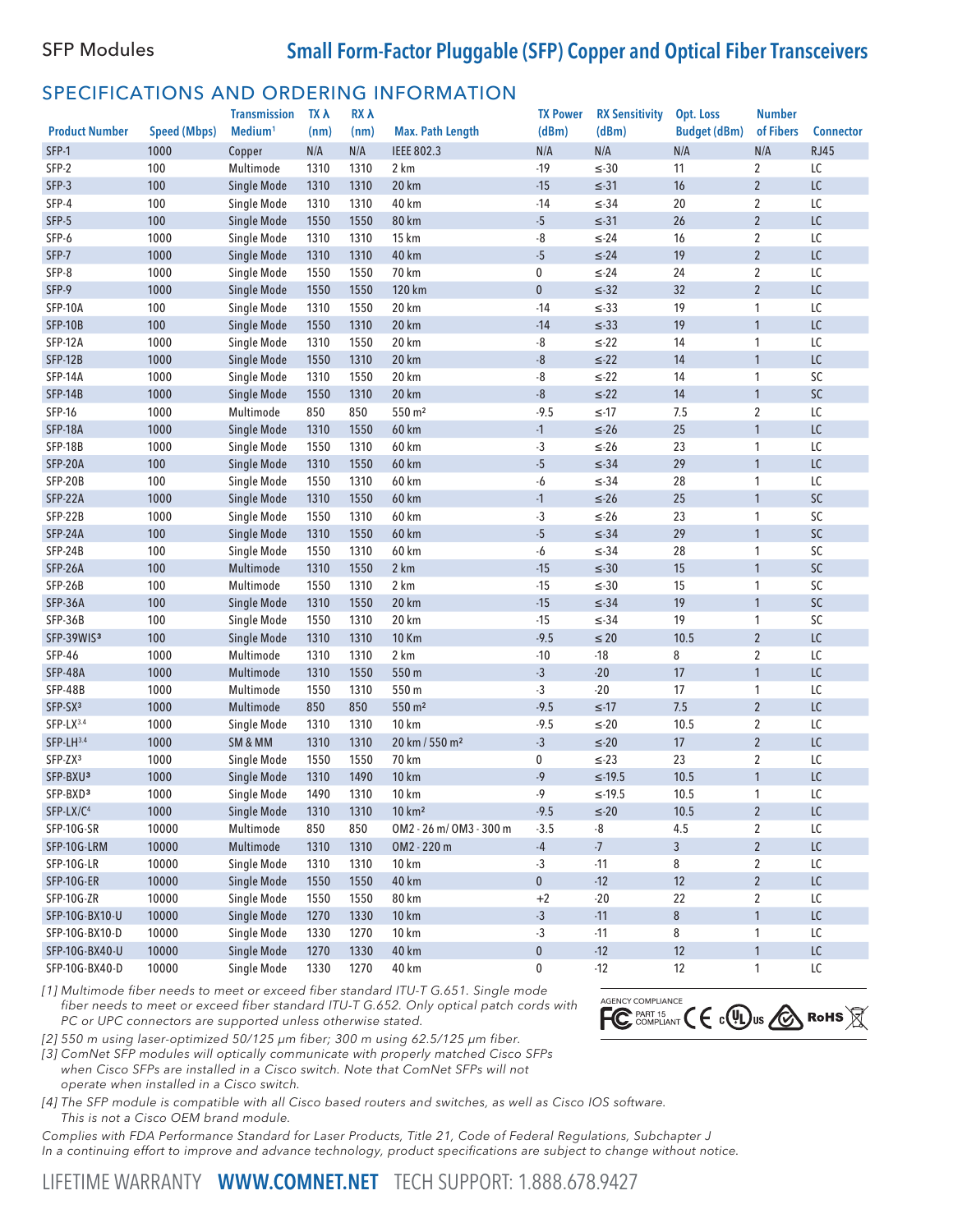### COMPATIBILITY INFORMATION

#### 1000 Mbps SFP Model (SFP-1) Compatibility\*

| <b>ComNet Ethernet Model</b>                               | SFP-1 |  |
|------------------------------------------------------------|-------|--|
| CNGE4US                                                    |       |  |
| CNGE8US                                                    |       |  |
| * SEP-1 is intended for use with the indicated Comblet pro |       |  |

SFP-1 is intended for use with the indicated ComNet products.

They may function in other products, but only where both ends are capable of 1 Gbps speed. Devices connected to the RJ-45 port must support 1000BASE-T Ethernet standard. Contact our Design Center if you have any questions about using this SFP Model in your application.

#### 100 Mbps SFP Model Compatibility

| <b>ComNet Ethernet Model</b> | SFP-2     | $SFP-3$   | $SFP-4$   | <b>SFP-5</b> | <b>SFP-10A</b> | <b>SFP-10B</b> | <b>SFP-20A</b> | <b>SFP-20B</b> | <b>SFP-24A</b> | <b>SFP-24B</b> | <b>SFP-26A</b> | <b>SFP-26B</b> | <b>SFP-36A</b> | <b>SFP-36B</b> | SFP-39WIS |
|------------------------------|-----------|-----------|-----------|--------------|----------------|----------------|----------------|----------------|----------------|----------------|----------------|----------------|----------------|----------------|-----------|
| CNGE3FE7MS2                  | $\bullet$ | $\bullet$ | $\bullet$ | $\bullet$    | $\bullet$      | $\bullet$      | $\bullet$      | $\bullet$      | $\bullet$      | $\bullet$      | $\bullet$      | $\bullet$      | $\bullet$      | $\bullet$      | $\bullet$ |
| CNGE3FE7MS3                  | $\bullet$ | $\bullet$ | $\bullet$ | $\bullet$    | $\bullet$      | $\bullet$      | $\bullet$      | $\bullet$      | $\bullet$      | $\bullet$      | $\bullet$      | $\bullet$      | $\bullet$      | $\bullet$      | $\bullet$ |
| CNGE3FE7MS4                  | $\bullet$ | $\bullet$ | $\bullet$ | $\bullet$    | $\bullet$      | ò              | $\bullet$      |                | $\bullet$      | $\bullet$      | $\bullet$      | $\bullet$      | $\bullet$      | $\bullet$      | $\bullet$ |
| CNGE2FE8MSPOE                | $\bullet$ | $\bullet$ | $\bullet$ | $\bullet$    | $\bullet$      | $\bullet$      | $\bullet$      | $\bullet$      | $\bullet$      | $\bullet$      | $\bullet$      | $\bullet$      | $\bullet$      | $\bullet$      | $\bullet$ |
| CNGE2FE8MSPOE+               | $\bullet$ | $\bullet$ | $\bullet$ | $\bullet$    | $\bullet$      | $\bullet$      | $\bullet$      | $\bullet$      | $\bullet$      | $\bullet$      | $\bullet$      | $\bullet$      | $\bullet$      | $\bullet$      | $\bullet$ |
| CNGE2FE16MS                  | $\bullet$ | $\bullet$ | $\bullet$ | $\bullet$    | $\bullet$      | $\bullet$      | $\bullet$      | $\bullet$      | $\bullet$      | $\bullet$      | $\bullet$      | $\bullet$      | $\bullet$      | $\bullet$      | $\bullet$ |
| CNGE8FX4TX4MS                | $\bullet$ | $\bullet$ | $\bullet$ | $\bullet$    | $\bullet$      | $\bullet$      | $\bullet$      | $\bullet$      | $\bullet$      | $\bullet$      | $\bullet$      | $\bullet$      | $\bullet$      | $\bullet$      | $\bullet$ |
| <b>CNGE5MS</b>               | $\bullet$ | $\bullet$ | $\bullet$ | $\bullet$    | $\bullet$      | $\bullet$      | $\bullet$      | $\bullet$      | $\bullet$      | $\bullet$      | $\bullet$      | $\bullet$      | $\bullet$      | $\bullet$      | $\bullet$ |
| CNGE8MS                      | $\bullet$ | $\bullet$ | $\bullet$ | $\bullet$    | $\bullet$      | $\bullet$      | $\bullet$      | $\bullet$      | $\bullet$      | $\bullet$      | $\bullet$      | $\bullet$      | $\bullet$      | $\bullet$      | $\bullet$ |
| CNGE12MS                     | $\bullet$ | $\bullet$ | $\bullet$ | $\bullet$    | $\bullet$      | $\bullet$      | $\bullet$      | $\bullet$      | $\bullet$      | $\bullet$      | $\bullet$      | $\bullet$      | $\bullet$      | $\bullet$      | $\bullet$ |
| CNGE20MS                     | $\bullet$ | $\bullet$ | $\bullet$ | $\bullet$    | $\bullet$      | $\bullet$      | $\bullet$      | $\bullet$      | $\bullet$      | $\bullet$      | $\bullet$      | $\bullet$      | $\bullet$      | $\bullet$      | $\bullet$ |
| CNGE24MS                     | $\bullet$ | $\bullet$ | $\bullet$ | $\bullet$    | $\bullet$      | $\bullet$      | $\bullet$      | $\bullet$      | $\bullet$      | $\bullet$      | $\bullet$      | $\bullet$      | $\bullet$      | $\bullet$      | $\bullet$ |
| CNGE28FX4TX24MSPOE2/48       | $\bullet$ | $\bullet$ | $\bullet$ | $\bullet$    | $\bullet$      | $\bullet$      | $\bullet$      | $\bullet$      | $\bullet$      | $\bullet$      | $\bullet$      | $\bullet$      | $\bullet$      | $\bullet$      | $\bullet$ |
| RLGE20FX4TX16MS(LV,HV)       | $\bullet$ | $\bullet$ | $\bullet$ | $\bullet$    | $\bullet$      | $\bullet$      | $\bullet$      | $\bullet$      | $\bullet$      | $\bullet$      | $\bullet$      | $\bullet$      | $\bullet$      | $\bullet$      | $\bullet$ |
| RLXE4GE24MODMS/8SFP          | $\bullet$ | $\bullet$ | $\bullet$ | $\bullet$    | $\bullet$      | $\bullet$      | $\bullet$      | $\bullet$      | $\bullet$      | $\bullet$      | $\bullet$      | $\bullet$      | $\bullet$      | $\bullet$      | $\bullet$ |
| RL1000GW/ESFP                | $\bullet$ | $\bullet$ | $\bullet$ | $\bullet$    | $\bullet$      | $\bullet$      | $\bullet$      | $\bullet$      | $\bullet$      | $\bullet$      | $\bullet$      | $\bullet$      | $\bullet$      | $\bullet$      | $\bullet$ |
| RLGE2FE16R                   | $\bullet$ | $\bullet$ | $\bullet$ | $\bullet$    | $\bullet$      | $\bullet$      | $\bullet$      | $\bullet$      | $\bullet$      | $\bullet$      | $\bullet$      | $\bullet$      | $\bullet$      | $\bullet$      | $\bullet$ |
| CWGE2FE8MSPOE                | $\bullet$ | $\bullet$ | $\bullet$ | $\bullet$    | $\bullet$      | $\bullet$      | $\bullet$      | $\bullet$      | $\bullet$      | $\bullet$      | $\bullet$      | $\bullet$      | $\bullet$      | $\bullet$      | $\bullet$ |
| CWGE2FE24MODMS/8SFP          | $\bullet$ | $\bullet$ | $\bullet$ | $\bullet$    | $\bullet$      | $\bullet$      | $\bullet$      | $\bullet$      | $\bullet$      | $\bullet$      | $\bullet$      | $\bullet$      | $\bullet$      | $\bullet$      | $\bullet$ |
| CWGE24MS                     | $\bullet$ | $\bullet$ | $\bullet$ | $\bullet$    | $\bullet$      | $\bullet$      | $\bullet$      | $\bullet$      | $\bullet$      | $\bullet$      | $\bullet$      | $\bullet$      | $\bullet$      | $\bullet$      | $\bullet$ |
| CWGE26FX2TX24MSPOE           | $\bullet$ | $\bullet$ | $\bullet$ | $\bullet$    | $\bullet$      | $\bullet$      | $\bullet$      | $\bullet$      | $\bullet$      | $\bullet$      | $\bullet$      | $\bullet$      | $\bullet$      | $\bullet$      | $\bullet$ |
| CNGE2+2SMS[POE][HO]          | $\bullet$ | $\bullet$ | $\bullet$ | $\bullet$    | $\bullet$      | $\bullet$      | $\bullet$      | $\bullet$      | $\bullet$      | $\bullet$      | $\bullet$      | $\bullet$      | $\bullet$      | $\bullet$      | $\bullet$ |
| CNFE8FX8US                   | $\bullet$ | $\bullet$ | $\bullet$ | $\bullet$    | $\bullet$      | ٠              | $\bullet$      | $\bullet$      | $\bullet$      | $\bullet$      | $\bullet$      | $\bullet$      | $\epsilon$     | $\bullet$      | $\bullet$ |
| CNFE8FX4TX4US                | $\bullet$ | $\bullet$ | $\bullet$ | ٠            | ٠              | $\bullet$      | $\bullet$      | $\bullet$      | $\bullet$      | $\bullet$      | $\bullet$      | $\bullet$      | $\bullet$      | $\bullet$      | $\bullet$ |
| CNFE4FX2TX2US                | $\bullet$ | $\bullet$ | $\bullet$ | $\bullet$    | $\bullet$      | $\bullet$      | $\bullet$      | $\bullet$      | $\bullet$      | $\bullet$      | $\bullet$      | $\bullet$      | $\bullet$      | $\bullet$      | $\bullet$ |
| CNFE4FX4US                   | $\bullet$ | $\bullet$ | $\bullet$ | $\bullet$    | $\bullet$      | $\bullet$      | $\bullet$      | $\bullet$      | $\bullet$      | $\bullet$      | $\bullet$      | $\bullet$      | $\bullet$      | $\bullet$      | $\bullet$ |
| FE2MC-B                      | $\bullet$ | $\bullet$ | $\bullet$ | $\bullet$    | $\bullet$      | $\bullet$      | $\bullet$      | $\bullet$      | $\bullet$      | $\bullet$      | $\bullet$      | $\bullet$      | $\bullet$      | $\bullet$      | $\bullet$ |
| CNFE2MC                      | $\bullet$ | $\bullet$ | $\bullet$ | $\bullet$    | $\bullet$      | $\bullet$      | $\bullet$      | $\bullet$      | $\bullet$      | $\bullet$      | $\bullet$      | $\bullet$      | $\bullet$      | $\bullet$      | $\bullet$ |
| CNFE2MC[AC]-M                | $\bullet$ |           | $\bullet$ | $\bullet$    | $\bullet$      | $\bullet$      | $\bullet$      | $\bullet$      | $\bullet$      | $\bullet$      | $\bullet$      | $\bullet$      | $\bullet$      | $\bullet$      | $\bullet$ |
| CNFE22MC                     | $\bullet$ | $\bullet$ | $\bullet$ | $\bullet$    | ٠              | ٠              | $\bullet$      | $\bullet$      | $\bullet$      | $\bullet$      | $\bullet$      | $\bullet$      | $\bullet$      | $\bullet$      | $\bullet$ |
| CNFE2MC2C[/M]                | $\bullet$ | $\bullet$ | $\bullet$ | $\bullet$    | $\bullet$      | $\bullet$      | $\bullet$      | $\bullet$      | $\bullet$      | $\bullet$      | $\bullet$      | $\bullet$      | $\bullet$      | $\bullet$      | $\bullet$ |
| <b>CNMCSFP/M</b>             | $\bullet$ | $\bullet$ | $\bullet$ | $\bullet$    | ٠              | $\bullet$      | $\bullet$      | $\bullet$      | $\bullet$      | $\bullet$      | $\bullet$      | $\bullet$      | $\bullet$      | $\bullet$      | $\bullet$ |
| <b>CNMCSFP</b>               | $\bullet$ | $\bullet$ | $\bullet$ | $\bullet$    | $\bullet$      | $\bullet$      | $\bullet$      | $\bullet$      | $\bullet$      | $\bullet$      | $\bullet$      | $\bullet$      | $\bullet$      | $\bullet$      | $\bullet$ |
| CNMC2SFP                     | $\bullet$ | $\bullet$ | $\bullet$ | $\bullet$    | $\bullet$      | $\bullet$      | $\bullet$      | $\bullet$      | $\bullet$      | $\bullet$      | $\bullet$      | $\bullet$      | $\bullet$      | $\bullet$      | $\bullet$ |
| <b>RLMCSFP</b>               | $\bullet$ | $\bullet$ | $\bullet$ | $\bullet$    | $\bullet$      | $\bullet$      | $\bullet$      | $\bullet$      | $\bullet$      | $\bullet$      | $\bullet$      | $\bullet$      | $\bullet$      | $\bullet$      | $\bullet$ |
| CWFESFPMCPOE30/M             | $\bullet$ | $\bullet$ | $\bullet$ | $\bullet$    | ٠              | $\bullet$      | $\bullet$      | $\bullet$      | $\bullet$      | $\bullet$      | $\bullet$      | $\bullet$      | $\bullet$      | $\bullet$      | $\bullet$ |
| CWFESFPMCPOE60/M             | $\bullet$ | $\bullet$ | $\bullet$ | $\bullet$    | $\bullet$      | $\bullet$      | $\bullet$      | $\bullet$      | $\bullet$      | $\bullet$      | $\bullet$      | $\bullet$      | $\bullet$      | $\bullet$      | $\bullet$ |
| CNFESFPMCPOE30/M             | $\bullet$ | $\bullet$ | $\bullet$ | $\bullet$    | $\bullet$      | $\bullet$      | $\bullet$      | $\bullet$      | $\bullet$      | $\bullet$      | $\bullet$      | $\bullet$      | $\bullet$      | $\bullet$      | $\bullet$ |
| CNFESFPMCPOE60/M             | $\bullet$ | $\bullet$ | $\bullet$ | $\bullet$    | $\bullet$      | $\bullet$      | $\bullet$      | $\bullet$      | $\bullet$      | $\bullet$      | $\bullet$      | $\bullet$      | $\bullet$      | $\bullet$      | $\bullet$ |
| CNFE2MCPOE[2][/M]            | $\bullet$ | $\bullet$ | $\bullet$ | $\bullet$    | $\bullet$      | $\bullet$      | ٠              | $\bullet$      | $\bullet$      | $\bullet$      | $\bullet$      | $\bullet$      | $\bullet$      | $\bullet$      | $\bullet$ |
| CNMC[2]SFPPOE[/M]            | $\bullet$ | $\bullet$ | $\bullet$ | $\bullet$    | $\bullet$      | $\bullet$      | $\bullet$      | $\bullet$      | $\bullet$      | $\bullet$      | $\bullet$      | $\bullet$      | $\bullet$      | $\bullet$      | $\bullet$ |
| CNFE2DOE2                    | $\bullet$ | $\bullet$ | $\bullet$ | $\bullet$    | ٠              | $\bullet$      | $\bullet$      | $\bullet$      | $\bullet$      | $\bullet$      | $\bullet$      | $\bullet$      | $\bullet$      | $\bullet$      | $\bullet$ |
| <b>CNFE8TCOE</b>             | $\bullet$ | $\bullet$ | $\bullet$ | $\bullet$    | $\bullet$      | $\bullet$      | $\bullet$      | $\bullet$      | $\bullet$      | $\bullet$      | $\bullet$      | $\bullet$      | $\bullet$      | $\bullet$      |           |
| <b>CNFE8RCOE</b>             | ٠         | $\bullet$ | $\bullet$ | $\bullet$    | ٠              | ٠              | $\bullet$      | $\bullet$      | $\bullet$      | $\bullet$      | $\bullet$      | $\bullet$      | $\bullet$      | $\bullet$      | $\bullet$ |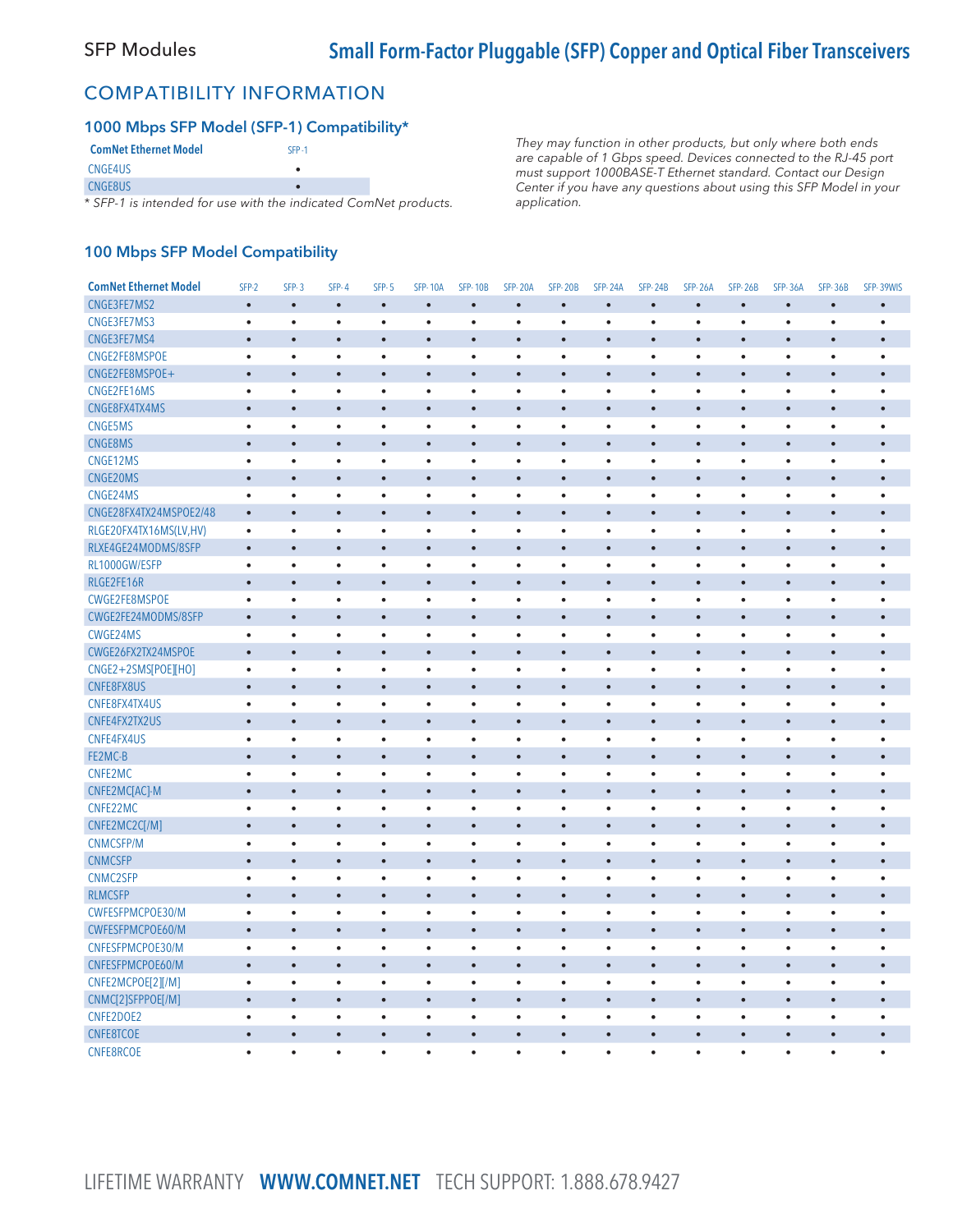### 1000 Mbps SFP Model Compatibility

|                                | SFP-6                  | SFP-7     | SFP-8                  | SFP-9                  | <b>SFP-12A</b> | <b>SFP-12B</b> | <b>SFP-14A</b>         | <b>SFP-14B</b> | <b>SFP-16</b> | <b>SFP-18A</b> | <b>SFP-18B</b>         | SFP-22A                | SFP-22B                | <b>SFP-46</b> | <b>SFP-48A</b> | <b>SFP-48B</b> |
|--------------------------------|------------------------|-----------|------------------------|------------------------|----------------|----------------|------------------------|----------------|---------------|----------------|------------------------|------------------------|------------------------|---------------|----------------|----------------|
| CNGE3FE7MS2                    | $\bullet$              | $\bullet$ | $\bullet$              | $\bullet$              | ٠              | ٠              | $\bullet$              | $\bullet$      | $\bullet$     | $\bullet$      | $\bullet$              | $\bullet$              | ٠                      | $\bullet$     | $\bullet$      | $\bullet$      |
| CNGE3FE7MS3                    | $\bullet$              | $\bullet$ | $\bullet$              | $\bullet$              | $\bullet$      | $\bullet$      | $\bullet$              | $\bullet$      | $\bullet$     | $\bullet$      | $\bullet$              | $\bullet$              | $\bullet$              |               | $\bullet$      | $\bullet$      |
| CNGE3FE7MS4                    | $\bullet$              | $\bullet$ | $\bullet$              | $\bullet$              | $\bullet$      | $\bullet$      | $\bullet$              | $\bullet$      | $\bullet$     | $\bullet$      | $\bullet$              | $\bullet$              | $\bullet$              | ٠             | $\bullet$      | $\bullet$      |
| CNGE2FE8MSPOE                  | $\bullet$              | $\bullet$ | $\bullet$              | $\bullet$              | $\bullet$      | $\bullet$      | $\bullet$              | $\bullet$      | $\bullet$     | $\bullet$      | $\bullet$              | $\bullet$              | $\bullet$              | $\bullet$     | $\bullet$      |                |
| CNGE2FE8MSPOE+                 | $\bullet$              | $\bullet$ | $\bullet$              | $\bullet$              | $\bullet$      | $\bullet$      | $\bullet$              | $\bullet$      | $\bullet$     | $\bullet$      | $\bullet$              | $\bullet$              | $\bullet$              | $\bullet$     | $\bullet$      | $\bullet$      |
| CNGE2FE16MS                    | $\bullet$              | $\bullet$ | $\bullet$              | $\bullet$              | $\bullet$      | $\bullet$      | $\bullet$              | $\bullet$      | $\bullet$     | $\bullet$      | $\bullet$              | $\bullet$              | $\bullet$              | $\bullet$     | $\bullet$      | $\bullet$      |
| CNGE8FX4TX4MS                  | $\bullet$              | $\bullet$ | $\bullet$              | $\bullet$              | $\bullet$      | $\bullet$      | $\bullet$              | $\bullet$      | $\bullet$     | $\bullet$      | $\bullet$              | $\bullet$              | $\bullet$              | $\bullet$     | $\bullet$      | $\bullet$      |
| CNGE5MS                        | $\bullet$              | $\bullet$ | $\bullet$              | $\bullet$              | $\bullet$      | $\bullet$      | $\bullet$              | $\bullet$      | $\bullet$     | $\bullet$      | $\bullet$              | $\bullet$              | $\bullet$              | $\bullet$     | $\bullet$      | $\bullet$      |
| <b>CNGE8MS</b>                 | $\bullet$              | ٠         | $\bullet$              | $\bullet$              | $\bullet$      | $\bullet$      | $\bullet$              | $\bullet$      | $\bullet$     | $\bullet$      | $\bullet$              | $\bullet$              | ٠                      | ٠             | $\bullet$      |                |
| CNGE12MS                       | $\bullet$              | $\bullet$ | $\bullet$              | $\bullet$              | $\bullet$      | $\bullet$      | $\bullet$              | $\bullet$      | $\bullet$     | $\bullet$      | $\bullet$              | $\bullet$              | $\bullet$              | $\bullet$     | $\bullet$      | $\bullet$      |
| CNGE20MS                       | $\bullet$              | $\bullet$ | $\bullet$              | $\bullet$              | $\bullet$      | $\bullet$      | $\bullet$              | $\bullet$      | $\bullet$     | $\bullet$      | $\bullet$              | $\bullet$              | $\bullet$              | ٠             | $\bullet$      | ٠              |
| CNGE24MS                       | $\bullet$              | $\bullet$ | $\bullet$              | $\bullet$              | $\bullet$      | $\bullet$      | $\bullet$              | $\bullet$      | $\bullet$     | $\bullet$      | $\bullet$              | $\bullet$              | $\bullet$              | $\bullet$     | $\bullet$      | $\bullet$      |
| CNGE2FE24MS                    | $\bullet$              | $\bullet$ | $\bullet$              | $\bullet$              | $\bullet$      | $\bullet$      | $\bullet$              | $\bullet$      | $\bullet$     | $\bullet$      | $\bullet$              | $\bullet$              | $\bullet$              | ٠             | $\bullet$      |                |
| CNGE2FE24MSPOE                 | $\bullet$              | $\bullet$ | $\bullet$              | $\bullet$              | $\bullet$      | $\bullet$      | $\bullet$              | $\bullet$      | $\bullet$     | $\bullet$      | $\bullet$              | $\bullet$              | $\bullet$              | $\bullet$     | $\bullet$      |                |
| CNGE28FX4TX24MS                | $\bullet$              | $\bullet$ | $\bullet$              | $\bullet$              | $\bullet$      | $\bullet$      | $\bullet$              | $\bullet$      | $\bullet$     | $\bullet$      | $\bullet$              | $\bullet$              | ٠                      | ٠             | $\bullet$      |                |
| CNGE28FX4TX24MSPOE             | $\bullet$              | $\bullet$ | $\bullet$              | $\bullet$              | $\bullet$      | $\bullet$      | $\bullet$              | $\bullet$      | $\bullet$     | $\bullet$      | $\bullet$              | $\bullet$              | $\bullet$              | $\bullet$     | $\bullet$      |                |
| CNGE28FX4TX24MSPOE2/48         | $\bullet$              | $\bullet$ | $\bullet$              | $\bullet$              | ٠              | $\bullet$      | $\bullet$              | $\bullet$      | $\bullet$     | $\bullet$      | $\bullet$              | $\bullet$              | $\bullet$              | ٠             | $\bullet$      | $\bullet$      |
| RLGE20FX4TX16MS(LV,HV)         | $\bullet$              | $\bullet$ | $\bullet$              | $\bullet$              | $\bullet$      | $\bullet$      | $\bullet$              | $\bullet$      | $\bullet$     | $\bullet$      | $\bullet$              | $\bullet$              | $\bullet$              | $\bullet$     | $\bullet$      | $\bullet$      |
| RLXE4GE24MODMS/1G4SFP          | $\bullet$              | $\bullet$ | $\bullet$              | $\bullet$              | $\bullet$      | $\bullet$      | $\bullet$              | $\bullet$      | $\bullet$     | $\bullet$      | $\bullet$              | $\bullet$              | ٠                      | ٠             | ٠              |                |
| RLXE4GE24MODMS/8SFP            | $\bullet$              | $\bullet$ | $\bullet$              | $\bullet$              | $\bullet$      | $\bullet$      | $\bullet$              | $\bullet$      | $\bullet$     | $\bullet$      | $\bullet$              | $\bullet$              | $\bullet$              | $\bullet$     | $\bullet$      | $\bullet$      |
| RL1000GW/ESFP                  | $\bullet$              | $\bullet$ | $\bullet$              | $\bullet$              | $\bullet$      | $\bullet$      | $\bullet$              | $\bullet$      | $\bullet$     | $\bullet$      | $\bullet$              | $\bullet$              | $\bullet$              | $\bullet$     | $\bullet$      |                |
| RLGE2FE16R                     | $\bullet$              | $\bullet$ | $\bullet$              | $\bullet$              | $\bullet$      | $\bullet$      | $\bullet$              | $\bullet$      | $\bullet$     | $\bullet$      | $\bullet$              | $\bullet$              | $\bullet$              | $\bullet$     | $\bullet$      | $\bullet$      |
| CWGE2FE8MSPOE                  | $\bullet$              | ٠         | $\bullet$              | $\bullet$              | $\bullet$      | $\bullet$      | $\bullet$              | $\bullet$      | ٠             | $\bullet$      | $\bullet$              | $\bullet$              | ٠                      | ٠             | ٠              | $\bullet$      |
| CWGE2FE8MSPOE+                 | $\bullet$              | $\bullet$ | $\bullet$              | $\bullet$              | $\bullet$      | $\bullet$      | $\bullet$              | $\bullet$      | $\bullet$     | $\bullet$      | $\bullet$              | $\bullet$              | $\bullet$              | $\bullet$     | $\bullet$      | $\bullet$      |
| <b>CWGE9MS</b>                 | $\bullet$              | $\bullet$ | $\bullet$              | $\bullet$              | $\bullet$      | $\bullet$      | $\bullet$              | $\bullet$      | $\bullet$     | $\bullet$      | $\bullet$              | $\bullet$              | $\bullet$              | ٠             | $\bullet$      | ٠              |
| CWGE2FE24MODMS/CHASSIS         | $\bullet$              | $\bullet$ | $\bullet$              | $\bullet$              | $\bullet$      | $\bullet$      | $\bullet$              | $\bullet$      | $\bullet$     | $\bullet$      | $\bullet$              | $\bullet$              | $\bullet$              | $\bullet$     | $\bullet$      | $\bullet$      |
| CWGE24MODMS                    | $\bullet$              | $\bullet$ | $\bullet$              | $\bullet$              | $\bullet$      | $\bullet$      | $\bullet$              | $\bullet$      | $\bullet$     | $\bullet$      | $\bullet$              | $\bullet$              | $\bullet$              | $\bullet$     | $\bullet$      |                |
| CWGE24MS                       | $\bullet$              | $\bullet$ | $\bullet$              | $\bullet$              | $\bullet$      | $\bullet$      | $\bullet$              | $\bullet$      | $\bullet$     | $\bullet$      | $\bullet$              | $\bullet$              | $\bullet$              | $\bullet$     | $\bullet$      | $\bullet$      |
| CWGE28FX4TX24MS                | $\bullet$              | $\bullet$ | $\bullet$              | $\bullet$              | $\bullet$      | $\bullet$      | $\bullet$              | $\bullet$      | $\bullet$     | $\bullet$      | $\bullet$              | $\bullet$              | $\bullet$              | ٠             | $\bullet$      |                |
| CWGE26FX2TX24MSPOE             | $\bullet$              | $\bullet$ | $\bullet$              | $\bullet$              | $\bullet$      | $\bullet$      | $\bullet$              | $\bullet$      | $\bullet$     | $\bullet$      | $\bullet$              | $\bullet$              | $\bullet$              | $\bullet$     | $\bullet$      | $\bullet$      |
| CNGE2FE4SMS[POE][HO]           | $\bullet$              | ٠         | $\bullet$              | $\bullet$              | $\bullet$      | $\bullet$      | $\bullet$              | $\bullet$      | $\bullet$     | $\bullet$      | $\bullet$              | $\bullet$              | $\bullet$              | ٠             | $\bullet$      | $\bullet$      |
| CNGE2+2SMS[POE][HO]            | $\bullet$              | $\bullet$ | $\bullet$              | $\bullet$              | $\bullet$      | $\bullet$      | $\bullet$              | $\bullet$      | $\bullet$     | $\bullet$      | $\bullet$              | $\bullet$              | $\bullet$              | $\bullet$     | $\bullet$      | $\bullet$      |
| CNGE4US                        | $\bullet$              | $\bullet$ | $\bullet$              | $\bullet$              | $\bullet$      | $\bullet$      | $\bullet$              | $\bullet$      | $\bullet$     | $\bullet$      | $\bullet$              | $\bullet$              | $\bullet$              | ٠             | $\bullet$      | ٠              |
| CNGE8US                        | $\bullet$              | $\bullet$ | $\bullet$              | $\bullet$              | $\bullet$      | $\bullet$      | $\bullet$              | $\bullet$      | $\bullet$     | $\bullet$      | $\bullet$              | $\bullet$              | $\bullet$              | $\bullet$     | $\bullet$      | $\bullet$      |
| CNGE2MC                        | $\bullet$              | $\bullet$ | $\bullet$              | $\bullet$              | $\bullet$      | $\bullet$      | $\bullet$              | $\bullet$      | $\bullet$     | $\bullet$      | $\bullet$              | $\bullet$              | $\bullet$              | $\bullet$     | $\bullet$      |                |
| CNGE2MC-M                      | $\bullet$              | $\bullet$ | $\bullet$              | $\bullet$              | $\bullet$      | $\bullet$      | $\bullet$              | $\bullet$      | $\bullet$     | $\bullet$      | $\bullet$              | $\bullet$              | $\bullet$              | $\bullet$     | $\bullet$      | $\bullet$      |
| CNGE22MC                       | $\bullet$              | $\bullet$ | $\bullet$              | $\bullet$              | $\bullet$      | $\bullet$      | $\bullet$              | $\bullet$      | $\bullet$     | $\bullet$      | $\bullet$              | $\bullet$              | ٠                      | ٠             | $\bullet$      | $\bullet$      |
| <b>CNMCSFP/M</b>               | $\bullet$              | $\bullet$ | $\bullet$              | $\bullet$              | $\bullet$      | $\bullet$      |                        | $\bullet$      | $\bullet$     | $\bullet$      | $\bullet$              | $\bullet$              | $\bullet$              | $\bullet$     | $\bullet$      | $\bullet$      |
| <b>CNMCSFP</b>                 | $\bullet$              | ٠         | $\bullet$              | $\bullet$              | ٠              | $\bullet$      | $\bullet$<br>$\bullet$ | $\bullet$      | $\bullet$     | $\bullet$      | $\bullet$              | $\bullet$              | $\bullet$              | $\bullet$     | $\bullet$      | $\bullet$      |
|                                |                        | $\bullet$ | $\bullet$              |                        | $\bullet$      | $\bullet$      | $\bullet$              | $\bullet$      | $\bullet$     | $\bullet$      | $\bullet$              | $\bullet$              | $\bullet$              | $\bullet$     | $\bullet$      |                |
| CNMC2SFP<br>CNGE2MCPOEM        | $\bullet$<br>$\bullet$ | ٠         |                        | $\bullet$<br>$\bullet$ | $\bullet$      | $\bullet$      | $\bullet$              | $\bullet$      | $\bullet$     | $\bullet$      |                        |                        |                        | ٠             | $\bullet$      | $\bullet$      |
| CNMC[2]SFPPOE[/M]              |                        | $\bullet$ | $\bullet$<br>$\bullet$ | $\bullet$              | $\bullet$      |                |                        | $\bullet$      | $\bullet$     |                | $\bullet$<br>$\bullet$ | $\bullet$<br>$\bullet$ | $\bullet$<br>$\bullet$ | $\bullet$     | $\bullet$      | $\bullet$      |
|                                | $\bullet$              |           |                        |                        |                | $\bullet$      | $\bullet$              |                |               | $\bullet$      |                        |                        |                        |               |                |                |
| <b>RLMCSFP</b><br>FVT/FVR40SFP | $\bullet$              | $\bullet$ | $\bullet$              | $\bullet$              | $\bullet$      | $\bullet$      | $\bullet$              | $\bullet$      | $\bullet$     | $\bullet$      | $\bullet$              | $\bullet$              | $\bullet$              | $\bullet$     | $\bullet$      | $\bullet$      |
|                                | $\bullet$              | $\bullet$ | $\bullet$              | $\bullet$              | $\bullet$      | $\bullet$      | $\bullet$              | $\bullet$      | $\bullet$     | $\bullet$      | $\bullet$              | $\bullet$              | $\bullet$              | $\bullet$     | $\bullet$      | $\bullet$      |
| FVT/FVR80SFP                   | $\bullet$              | $\bullet$ | $\bullet$              | $\bullet$              | $\bullet$      | $\bullet$      | $\bullet$              | $\bullet$      | $\bullet$     | $\bullet$      | $\bullet$              | $\bullet$              | $\bullet$              | $\bullet$     | $\bullet$      | $\bullet$      |
| FVT/FVR40D2SFP                 | $\bullet$              | $\bullet$ | $\bullet$              | $\bullet$              | $\bullet$      | $\bullet$      | $\bullet$              | $\bullet$      | $\bullet$     | $\bullet$      | $\bullet$              | $\bullet$              | $\bullet$              | $\bullet$     | $\bullet$      | $\bullet$      |
| FVT/FVR40D4SFP                 | $\bullet$              | $\bullet$ | $\bullet$              | $\bullet$              | $\bullet$      | $\bullet$      | $\bullet$              | $\bullet$      | $\bullet$     | $\bullet$      | $\bullet$              | $\bullet$              | $\bullet$              | $\bullet$     | $\bullet$      | $\bullet$      |
| FVT/FVR80D2SFP                 | $\bullet$              | $\bullet$ | $\bullet$              | $\bullet$              | $\bullet$      | $\bullet$      | $\bullet$              | $\bullet$      | $\bullet$     | $\bullet$      | $\bullet$              | $\bullet$              | $\bullet$              | $\bullet$     | $\bullet$      | $\bullet$      |
| FVT/FVR80D4SFP                 | $\bullet$              | $\bullet$ | $\bullet$              | $\bullet$              | $\bullet$      | $\bullet$      | $\bullet$              | $\bullet$      | $\bullet$     | $\bullet$      | $\bullet$              | $\bullet$              | $\bullet$              | $\bullet$     | $\bullet$      | $\bullet$      |
| FVT/FVR80D8SFP                 | $\bullet$              | $\bullet$ | $\bullet$              | $\bullet$              | $\bullet$      | $\bullet$      | $\bullet$              | $\bullet$      | $\bullet$     | $\bullet$      | $\bullet$              | $\bullet$              | $\bullet$              | $\bullet$     | $\bullet$      | $\bullet$      |
| FVT/FVR8SFP2R                  | $\bullet$              | $\bullet$ | $\bullet$              | $\bullet$              | $\bullet$      | $\bullet$      | $\bullet$              | $\bullet$      | $\bullet$     | $\bullet$      | $\bullet$              | $\bullet$              | $\bullet$              | $\bullet$     | $\bullet$      | $\bullet$      |
| FVT/FVR8SFP2RD8                | $\bullet$              | $\bullet$ | $\bullet$              | $\bullet$              | $\bullet$      | $\bullet$      | $\bullet$              | $\bullet$      | $\bullet$     | $\bullet$      | $\bullet$              | $\bullet$              | $\bullet$              | $\bullet$     | $\bullet$      | $\bullet$      |
| FVT/FVR10D2I1C4E               | $\bullet$              | $\bullet$ | $\bullet$              | $\bullet$              | $\bullet$      | $\bullet$      | $\bullet$              | $\bullet$      | $\bullet$     | $\bullet$      | $\bullet$              | $\bullet$              | $\bullet$              | $\bullet$     | $\bullet$      | $\bullet$      |
| FVT/FVR20D2I1C4E               | $\bullet$              | $\bullet$ | $\bullet$              | $\bullet$              | $\bullet$      | $\bullet$      | $\bullet$              | $\bullet$      | $\bullet$     | $\bullet$      | $\bullet$              | $\bullet$              | $\bullet$              | $\bullet$     | $\bullet$      | $\bullet$      |
| FVT/FVR40D2I1C4E               | $\bullet$              | $\bullet$ | $\bullet$              | $\bullet$              | $\bullet$      | $\bullet$      | $\bullet$              | $\bullet$      | $\bullet$     | $\bullet$      | $\bullet$              | $\bullet$              | $\bullet$              | $\bullet$     | $\bullet$      | $\bullet$      |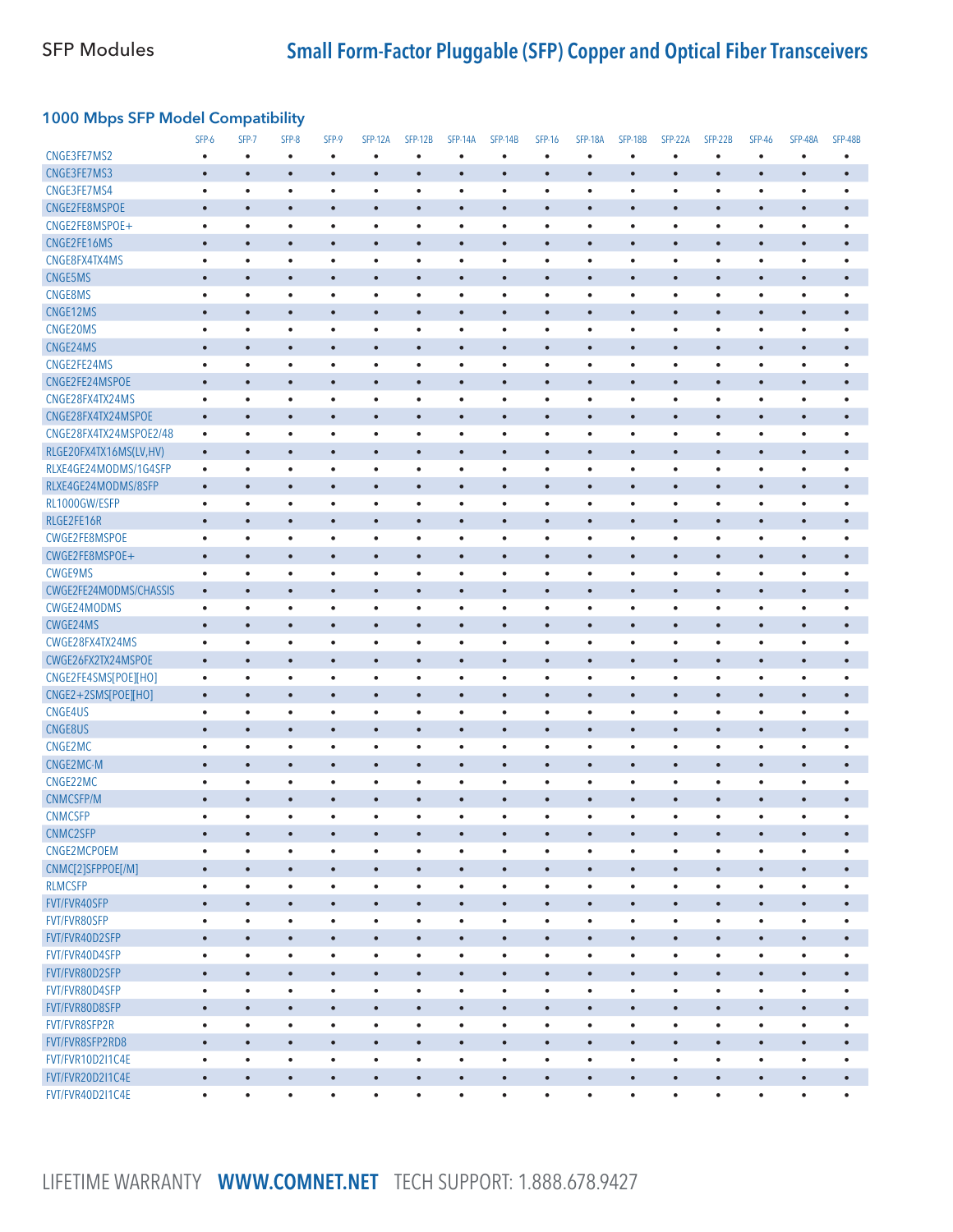## 1000 Mbps SFP Cisco-Match Model Compatibility

|                         | SFP-SX         | SFP-LX                 | SFP-LH                 | SFP-ZX         | <b>SFP-BXU</b> | SFP-BXD        |
|-------------------------|----------------|------------------------|------------------------|----------------|----------------|----------------|
| CNGE3FE7MS2             | ٠              | $\bullet$              | $\bullet$              | ٠              | ٠              | $\bullet$      |
| CNGE3FE7MS3             | $\bullet$      | $\bullet$              | $\bullet$              | $\bullet$      | $\bullet$      | $\bullet$      |
| CNGE3FE7MS4             | ٠              | $\bullet$              | ٠                      | ٠              | ٠              | $\bullet$      |
| CNGE2FE8MSPOE           | $\bullet$      | $\bullet$              | $\bullet$              | $\bullet$      | $\bullet$      | $\bullet$      |
| CNGE2FE8MSPOE+          | $\bullet$      | $\bullet$              | $\bullet$              | $\bullet$      | ٠              | ٠              |
| CNGE2FE16MS             | $\bullet$      | $\bullet$              | $\bullet$              | $\bullet$      | $\bullet$      | $\bullet$      |
| CNGE8FX4TX4MS           | $\bullet$      | $\bullet$              | ٠                      | ٠              | ٠              | $\bullet$      |
| <b>CNGE5MS</b>          | $\bullet$      | $\bullet$              | $\bullet$              | $\bullet$      | $\bullet$      | $\bullet$      |
| <b>CNGE8MS</b>          | $\bullet$      | $\bullet$              | $\bullet$              | ٠              | ٠              | ٠              |
| CNGE12MS                | $\bullet$      | $\bullet$              | $\bullet$              | $\bullet$      | $\bullet$      | $\bullet$      |
| CNGE20MS                | $\bullet$      | $\bullet$              | ٠                      | $\bullet$      | $\bullet$      | ٠              |
| CNGE24MS                | $\bullet$      | $\bullet$              | $\bullet$              | $\bullet$      | $\bullet$      | $\bullet$      |
| CNGE2FE24MS             | $\bullet$      | $\bullet$              | $\bullet$              | $\bullet$      | $\bullet$      | ٠              |
| CNGE2FE24MSPOE          | $\bullet$      | $\bullet$              | $\bullet$              | $\bullet$      | $\bullet$      | $\bullet$      |
| CNGE28FX4TX24MS         | $\bullet$      | $\bullet$              | $\bullet$              | $\bullet$      | $\bullet$      | $\bullet$      |
| CNGE28FX4TX24MSPOE      | $\bullet$      | $\bullet$              | $\bullet$              | $\bullet$      | $\bullet$      | $\bullet$      |
| CNGE28FX4TX24MSPOE2/48  | $\bullet$      | $\bullet$              | $\bullet$              | $\bullet$      | $\bullet$      | $\bullet$      |
| RLGE20FX4TX16MS(LV,HV)  | $\bullet$      | $\bullet$              | ٠                      | $\bullet$      | $\bullet$      | $\bullet$      |
| RLXE4GE24MODMS/1G4SFP   | $\bullet$      | $\bullet$              | $\bullet$              | $\bullet$      | $\bullet$      | $\bullet$      |
| RLXE4GE24MODMS/8SFP     | $\bullet$      | $\bullet$              | $\bullet$              | $\bullet$      | $\bullet$      | $\bullet$      |
| RL1000GW/ESFP           | $\bullet$      | $\bullet$              | $\bullet$              | ٠              | ٠              | $\bullet$      |
| RLGE2FE16R              | $\bullet$      | $\bullet$              | $\bullet$              | $\bullet$      | $\bullet$      | $\bullet$      |
| CWGE2FE8MSPOE           | $\bullet$      | $\bullet$              | $\bullet$              | $\bullet$      | $\bullet$      | $\bullet$      |
| CWGE2FE8MSPOE+          | $\bullet$      | $\bullet$              | $\bullet$              | $\bullet$      | $\bullet$      | $\bullet$      |
| <b>CWGE9MS</b>          | $\bullet$      | $\bullet$              | ٠                      | $\bullet$      | $\bullet$      | ٠              |
| CWGE2FE24MODMS/CHASSIS  | $\bullet$      | $\bullet$              | $\bullet$              | $\bullet$      | $\bullet$      | $\bullet$      |
| CWGE24MODMS             | $\bullet$      | $\bullet$              | $\bullet$              | $\bullet$      | $\bullet$      | ٠              |
| CWGE24MS                | $\bullet$      | $\bullet$              | $\bullet$              | $\bullet$      | $\bullet$      | $\bullet$      |
| CWGE28FX4TX24MS         | $\bullet$      | $\bullet$              | ٠                      | $\bullet$      | $\bullet$      | $\bullet$      |
| CWGE26FX2TX24MSPOE      | $\bullet$      | $\bullet$              | $\bullet$              | $\bullet$      | $\bullet$      | $\bullet$      |
| CNGE2FE4SMS[POE][HO]    | $\bullet$      | $\bullet$              | ٠                      | ٠              | $\bullet$      | $\bullet$      |
| CNGE2+2SMS[POE][HO]     | $\bullet$      | $\bullet$              | $\bullet$              | $\bullet$      | $\bullet$      | $\bullet$      |
| CNGE4US                 | $\bullet$      | $\bullet$              | ٠                      | $\bullet$      | $\bullet$      | ٠              |
| <b>CNGE8US</b>          | $\bullet$      | $\bullet$              | $\bullet$              | $\bullet$      | $\bullet$      | $\bullet$      |
| CNGE2MC                 | $\bullet$      | $\bullet$              | $\bullet$              | $\bullet$      | $\bullet$      | $\bullet$      |
| CNGE2MC-M               | $\bullet$      | $\bullet$              | $\bullet$              | $\bullet$      | $\bullet$      | $\bullet$      |
| CNGE22MC                | $\bullet$      | $\bullet$              | $\bullet$              | $\bullet$      | $\bullet$      | $\bullet$      |
| <b>CNMCSFP/M</b>        | $\bullet$      | $\bullet$              | $\bullet$              | $\bullet$      | $\bullet$      | $\bullet$      |
| <b>CNMCSFP</b>          | $\bullet$      | $\bullet$              | ٠                      | $\bullet$      | $\bullet$      | $\bullet$      |
|                         | $\bullet$      |                        |                        | $\bullet$      | $\bullet$      |                |
| CNMC2SFP<br>CNGE2MCPOEM | $\bullet$      |                        | $\bullet$<br>٠         | $\bullet$      | $\bullet$      | $\bullet$      |
| CNMC[2]SFPPOE[/M]       | $\bullet$      | $\bullet$              | $\bullet$              | $\bullet$      | $\bullet$      | $\bullet$      |
| <b>RLMCSFP</b>          |                |                        |                        |                |                |                |
| FVT/FVR40SFP            | ٠<br>$\bullet$ | $\bullet$<br>$\bullet$ | $\bullet$<br>$\bullet$ | ٠<br>$\bullet$ | ٠<br>$\bullet$ | ٠<br>$\bullet$ |
|                         |                |                        |                        |                |                |                |
| FVT/FVR80SFP            | $\bullet$      | $\bullet$              | ٠                      | ٠              | $\bullet$      | ٠              |
| FVT/FVR40D2SFP          | $\bullet$      | $\bullet$              | $\bullet$              | $\bullet$      | $\bullet$      | $\bullet$      |
| FVT/FVR40D4SFP          | $\bullet$      | $\bullet$              | ٠                      | ٠              | ٠              | ٠              |
| FVT/FVR80D2SFP          | $\bullet$      | $\bullet$              | $\bullet$              | $\bullet$      | $\bullet$      | $\bullet$      |
| FVT/FVR80D4SFP          | $\bullet$      | ٠                      | $\bullet$              | $\bullet$      | $\bullet$      | ٠              |
| FVT/FVR80D8SFP          | $\bullet$      | $\bullet$              | $\bullet$              | $\bullet$      | $\bullet$      | $\bullet$      |
| FVT/FVR8SFP2R           | $\bullet$      | $\bullet$              | ٠                      | $\bullet$      | $\bullet$      | ٠              |
| FVT/FVR8SFP2RD8         | $\bullet$      | $\bullet$              | $\bullet$              | $\bullet$      | $\bullet$      | $\bullet$      |
| FVT/FVR10D2I1C4E        | $\bullet$      | $\bullet$              | ٠                      | $\bullet$      | $\bullet$      | $\bullet$      |
| FVT/FVR20D2I1C4E        | $\bullet$      | $\bullet$              | $\bullet$              | $\bullet$      | $\bullet$      | $\bullet$      |
| FVT/FVR40D2I1C4E        | $\bullet$      | $\bullet$              | $\bullet$              | $\bullet$      | $\bullet$      | $\bullet$      |